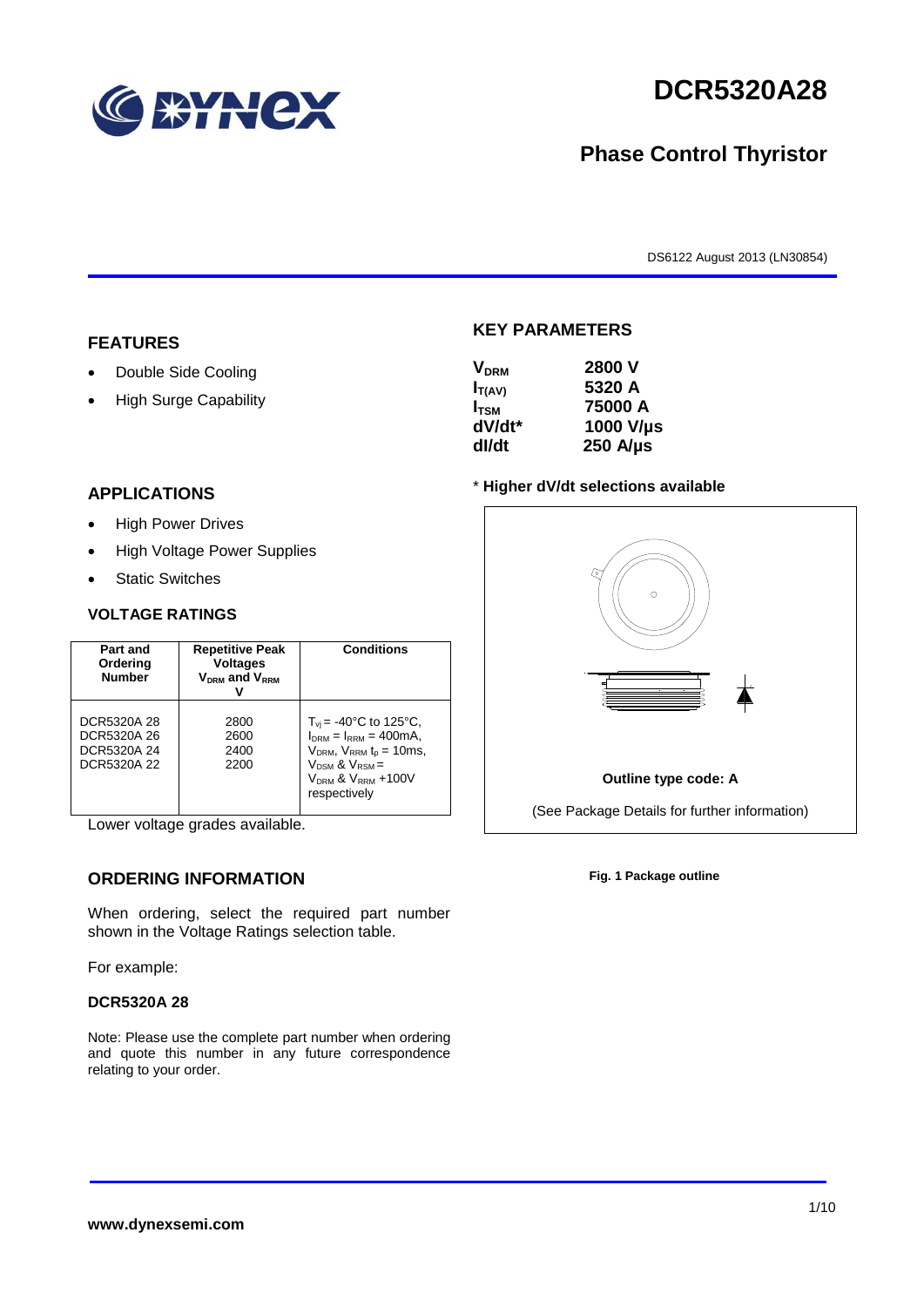

## **CURRENT RATINGS**

**Tcase = 60°C unless stated otherwise**

| Symbol             | <b>Parameter</b>                     | <b>Test Conditions</b>   | Max. | <b>Units</b> |
|--------------------|--------------------------------------|--------------------------|------|--------------|
| Double Side Cooled |                                      |                          |      |              |
| $I_{T(AV)}$        | Mean on-state current                | Half wave resistive load | 5320 | A            |
| $I_{T(RMS)}$       | RMS value                            | $\overline{\phantom{a}}$ | 8350 | Α            |
| Iτ                 | Continuous (direct) on-state current | $\overline{\phantom{a}}$ | 7570 | Α            |

### **SURGE RATINGS**

| Symbol       | <b>Parameter</b>                        | <b>Test Conditions</b>                           | Max.  | <b>Units</b>      |
|--------------|-----------------------------------------|--------------------------------------------------|-------|-------------------|
| <b>I</b> TSM | Surge (non-repetitive) on-state current | 10ms half sine, $T_{\text{case}} = 125^{\circ}C$ | 75.0  | kA                |
| $I^2t$       | $I2t$ for fusing                        | $V_R = 0$                                        | 28.10 | MA <sup>2</sup> S |

### **THERMAL AND MECHANICAL RATINGS**

| Symbol           | <b>Parameter</b>                      | <b>Test Conditions</b>                       |       | Min.  | Max.   | <b>Units</b> |
|------------------|---------------------------------------|----------------------------------------------|-------|-------|--------|--------------|
| $R_{th(j-c)}$    | Thermal resistance – junction to case | Double side cooled                           | DC    |       | 0.0057 | °C/W         |
| $R_{th(c-h)}$    | Thermal resistance – case to heatsink | Double side cooled                           | DC    |       | 0.0015 | °C/W         |
| $T_{\nu j}$      | Virtual junction temperature          | Blocking V <sub>DRM</sub> / V <sub>RRM</sub> |       | $-40$ | 125    | °C           |
| $T_{\text{stg}}$ | Storage temperature range             |                                              | $-40$ | 140   | °C     |              |
| $F_m$            | Clamping force                        |                                              |       | 80    | 100    | kN           |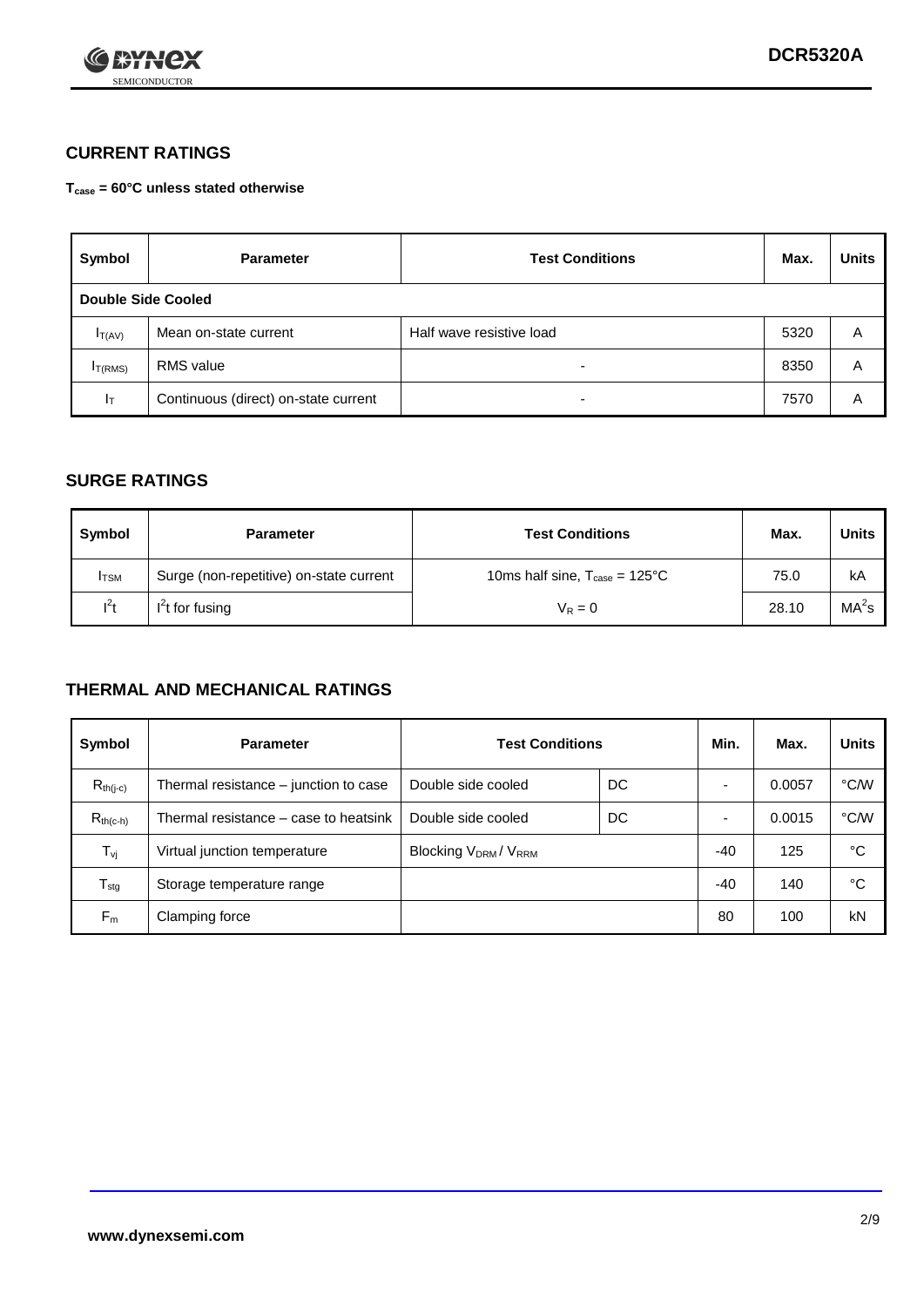

# **DYNAMIC CHARACTERISTICS**

| Symbol            | <b>Parameter</b>                                   | <b>Test Conditions</b>                                       |                 | Min.                     | Max.                     | <b>Units</b> |
|-------------------|----------------------------------------------------|--------------------------------------------------------------|-----------------|--------------------------|--------------------------|--------------|
| <b>IRRM</b> /IDRM | Peak reverse and off-state current                 | At $V_{RRM}/V_{DRM}$ , $T_{case} = 125^{\circ}C$             |                 | $\overline{a}$           | 400                      | mA           |
| dV/dt             | Max. linear rate of rise of off-state voltage      | To 67% $V_{DRM}$ , T <sub>i</sub> = 125°C, gate open         |                 | 1000                     | $\overline{\phantom{a}}$ | $V/\mu s$    |
| dl/dt             | Rate of rise of on-state current                   | From 67% V <sub>DRM</sub> to 4000A                           | Repetitive 50Hz | $\overline{\phantom{a}}$ | 250                      | $A/\mu s$    |
|                   |                                                    | Gate source 30V, 10 $\Omega$ ,                               | Non-repetitive  | ٠                        | 1000                     | $A/\mu s$    |
|                   |                                                    | $t_r$ < 0.5µs, $T_i$ = 125°C                                 |                 |                          |                          |              |
| $V_T$             | On-state voltage                                   | $I_T = 3000A$ , $T_{case} = 125^{\circ}C$                    |                 |                          | 1.14                     | $\vee$       |
| $V_{T(TO)}$       | Threshold voltage - Low level                      | $T_{\text{case}} = 125^{\circ}C$                             |                 | $\blacksquare$           | 0.90                     | $\vee$       |
| $r_{\text{T}}$    | On-state slope resistance - Low level              | $T_{\text{case}} = 125^{\circ}C$                             |                 | ÷,                       | 0.080                    | $m\Omega$    |
| $t_{\rm gd}$      | Delay time                                         | $V_D = 67\%$ V <sub>DRM</sub> , gate source 30V, 10 $\Omega$ |                 | ٠                        | 3.0                      | μs           |
|                   |                                                    | $t_r = 0.5 \mu s$ , $T_i = 25^{\circ}C$                      |                 |                          |                          |              |
| $t_q$             | Turn-off time                                      | $T_i$ = 125°C, $V_R$ = 100V, dl/dt = 1.5A/µs,                |                 | ٠                        | 600                      | μs           |
|                   |                                                    | $dV_{DR}/dt = 20 V/\mu s$ linear to 67% $V_{DRM}$            |                 |                          |                          |              |
| $Q_{\rm S}$       | Stored charge                                      | $I_T = 2000A$ , tp = 1000us, $T_i = 125$ °C,                 |                 |                          | 4000                     | $\mu$ C      |
| $I_{RR}$          | $dl/dt = 1.5A/\mu s$ ,<br>Reverse recovery current |                                                              |                 | 100                      | A                        |              |
| IL.               | Latching current                                   | $T_i = 25^{\circ}C$ ,                                        |                 | $\overline{\phantom{0}}$ | 1                        | Α            |
| ΙH                | Holding current                                    | $T_i = 25^{\circ}C,$                                         |                 |                          | 200                      | mA           |

## **GATE TRIGGER CHARACTERISTICS AND RATINGS**

| Symbol          | <b>Parameter</b>         | <b>Test Conditions</b>                       | Max. | Units |
|-----------------|--------------------------|----------------------------------------------|------|-------|
| V <sub>GT</sub> | Gate trigger voltage     | $V_{DRM}$ = 5V, $T_{case}$ = 25°C            | 3    | V     |
| $V_{GD}$        | Gate non-trigger voltage | At 40% $V_{DRM}$ , $T_{case}$ = 125°C        | TBD  |       |
| Iст             | Gate trigger current     | $V_{DRM}$ = 5V, $T_{case}$ = 25°C            | 300  | mA    |
| <b>I</b> GD     | Gate non-trigger current | At 40% $V_{DRM}$ , $T_{case} = 125^{\circ}C$ | TBD  | mA    |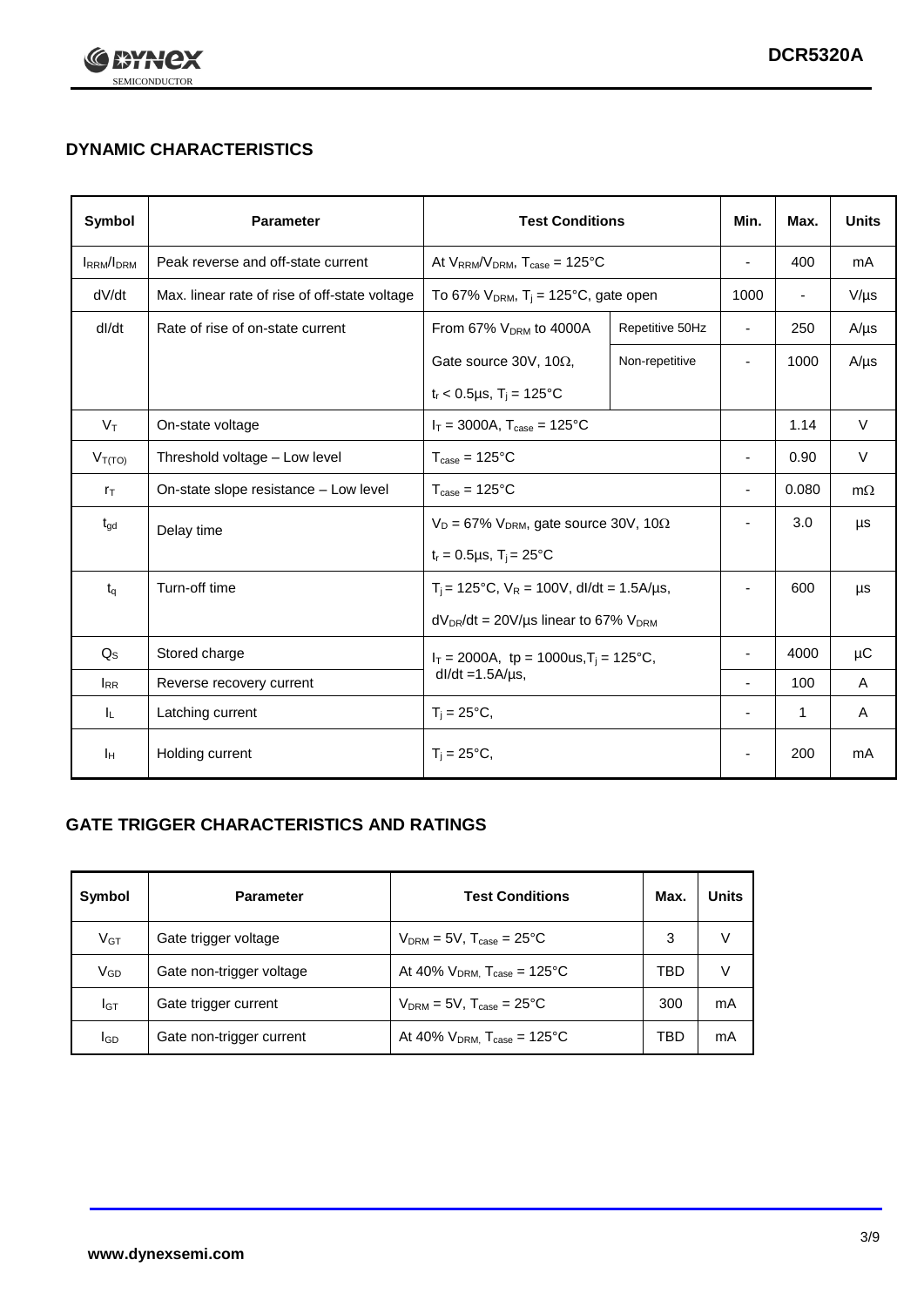

# **CURVES**



**Fig.2 Maximum &minimum on-state characteristics**



**Fig.3 Maximum (limit) transient thermal impedance – junction to case (°C/W)**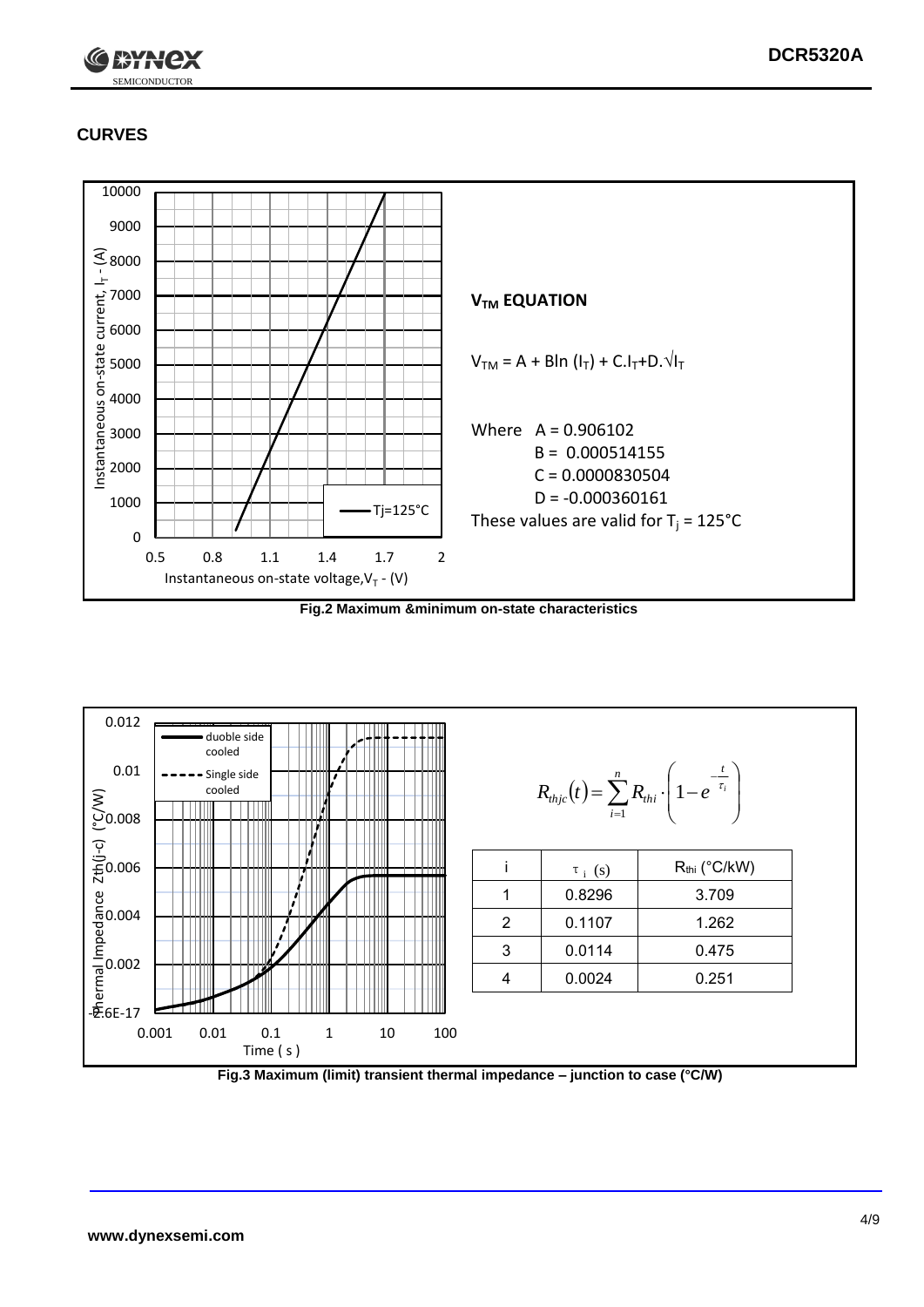



**double side cooled – rectangular wave**

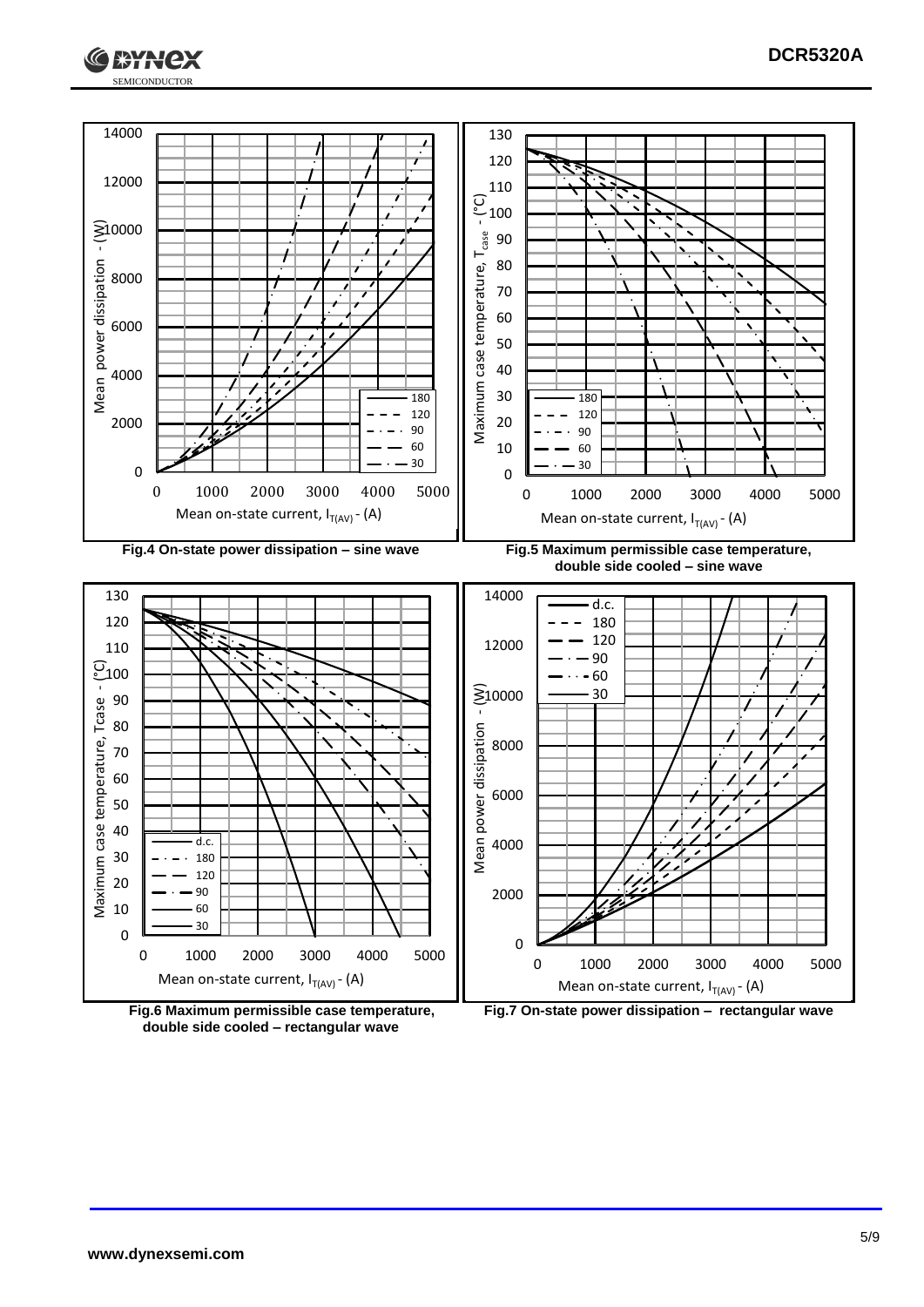$l<sup>2</sup>$ 

 $\widetilde{S}$ 



**Fig.8 Multi-cycle surge current Fig.9 Single-cycle I**

G

**I \*HNCX** 

**2 t**



**Fig.10 Gate characteristics**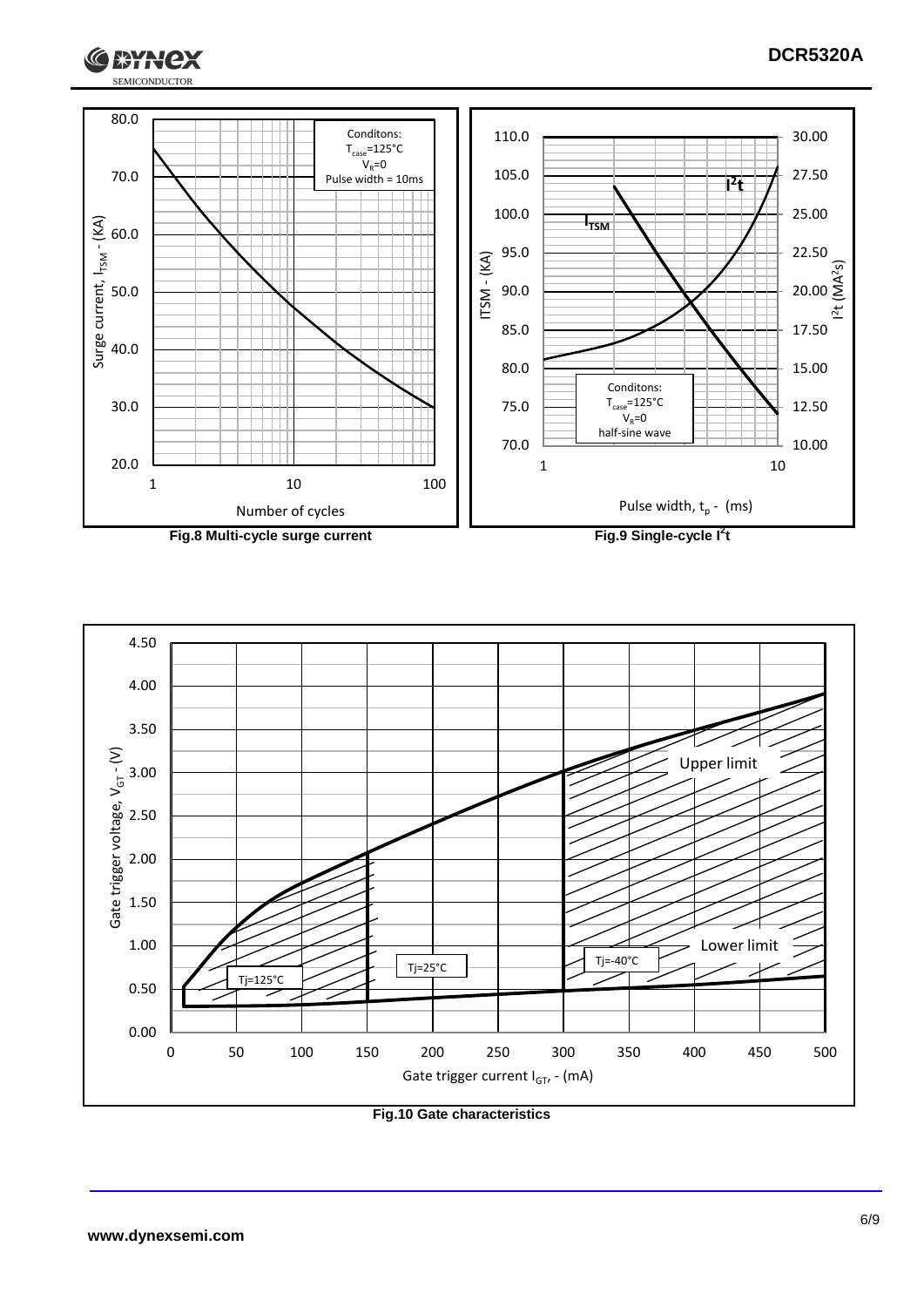



**Fig.11 Gate characteristics**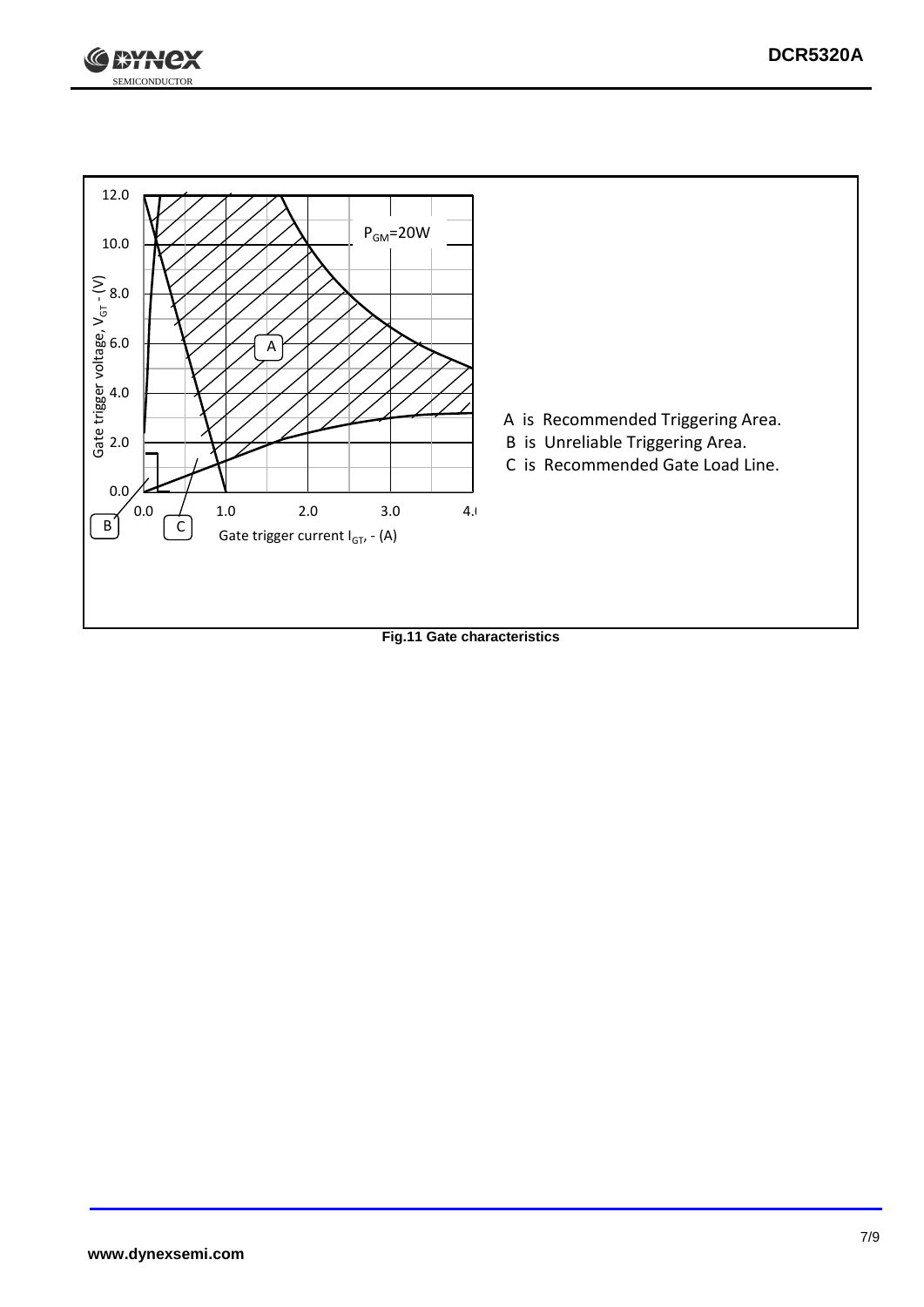

# **PACKAGE DETAILS**

For further package information, please contact Customer Services. All dimensions in mm, unless stated otherwise. DO NOT SCALE.



**Fig.12 Package outline**